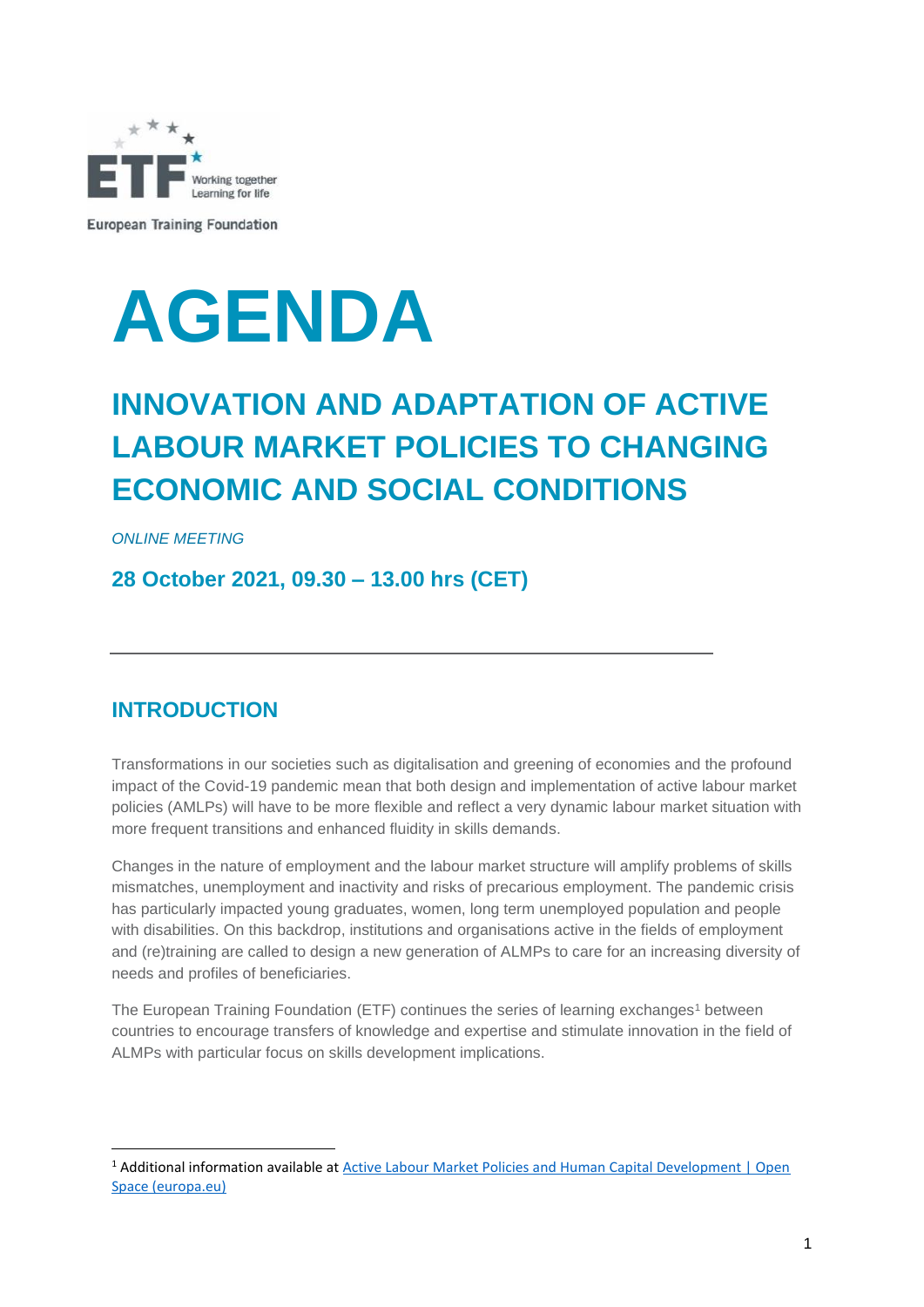This event will prioritize three topics that are relevant for building an inclusive recovery path and enhancing the efficiency and relevance of activation and (re)skilling programmes:

• *Session 1* - The future of work. What are the policy implications to support and respond to Labour market flexibilization?

Session 1 will be dedicated to the emerging labour market trends, in particular changing patterns of work triggered by digitalisation. A specific attention will be paid to platform work, a phenomenon that has been raising in the recent years. What are the implications of these new trends on skills requirements and working conditions? How should public institutions, including education and training provision as well as employment services, support and shape these new labour market trends? Those are the key questions that will be discussed by speakers from the European Centre for the Development of Vocational Training (Cedefop), the European Labour Authority (ELA), the ETF and the European Foundation for the Improvement of Living and Working Conditions (Eurofound). The discussion will be based on the most recent research findings on new forms of employment from both EU member states and EU Neighbourhood countries, including the ETF recent publication [The future of work](https://www.etf.europa.eu/en/publications-and-resources/publications/future-work-new-forms-employment-eastern-partnership) – New forms [of employment in the Eastern Partnership countries: Platform work | ETF \(europa.eu\).](https://www.etf.europa.eu/en/publications-and-resources/publications/future-work-new-forms-employment-eastern-partnership)

• *Session 2*: Recovery and gender equality: What are the gender-responsive policy solutions to deepening inequalities?

The session 2 discusses the gendered impact of Covid-19 on employment and reflects on policy solutions to counter it. The COVID-19 crisis has disproportionately affected female employment and women workers with a risk of reverting gains made in recent decades and deepening existing gender inequalities in the labour market. Globally, women's employment has been at greater risk than men's, among others due to the importance of the hard-hit service sector and informal economy as provider of female employment. Policymakers need to consider how gender can be integrated into national employment policies and measures to maintain women in the labour force and facilitate women's reentry into employment. The session is fed by research and policy recommendations of International Labour Organization and concrete examples of female targeted employment measures to tackle the crisis.

• *Session 3*: Labour market and skills information systems: How to capture changing socioeconomic context in the design of ALMPs?

Session 3 is focused on rapidly changing labour market and skills trends In the context of crisis and emerging recovery pathways, including the impact of digitalisation and green transition. In most countries, policy makers and implementers are faced with the challenge of having the right information at the right time built on efficient mechanisms to anticipate emerging skills needs. Contributors to the session will present several illustrative examples of adjustment or consolidation of labour market and skills information systems to inform policy responses in the areas of employability, (re)skilling and transition to work. Contributors from ETF Partner Countries and EU Member States as well as the representative of International Labour Organization will share their experiences.

Working languages: English, Arabic, Russian, Albanian, Serbian/Bosnian/Croatian/Montenegrin, Macedonian, Turkish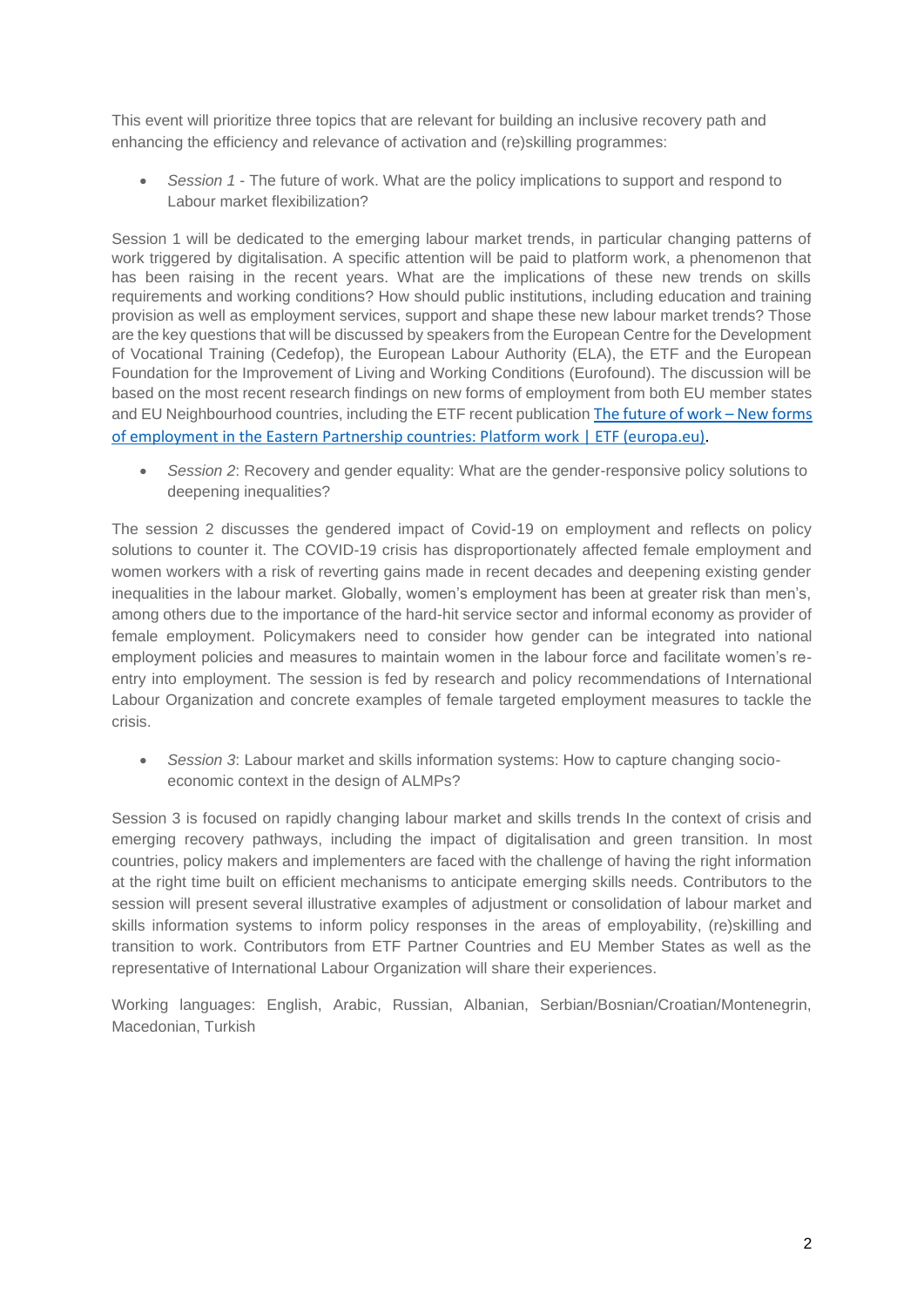## **THURSDAY, 28 OCTOBER 2021**

| <b>Time</b> | <b>Opening Session</b>                                                                                                                                                                                                                      |
|-------------|---------------------------------------------------------------------------------------------------------------------------------------------------------------------------------------------------------------------------------------------|
| 09.30-09.40 | Scene setting                                                                                                                                                                                                                               |
|             | Introductory remarks - Manuela Prina, Head of Skills Identification and Development Unit,<br>ETF                                                                                                                                            |
| 09.40-10.40 | Session 1 – The future of work. What are the policy implications to<br>support and respond to Labour market flexibilization?                                                                                                                |
|             | Facilitators: Iwona Ganko and Eva Jansova, ETF                                                                                                                                                                                              |
|             | Priorities for public policies to support workers in benefiting from the new opportunities in<br>the online world                                                                                                                           |
|             | Panel discussion:                                                                                                                                                                                                                           |
|             | Irene Mandl, Head of Unit, European Labour Authority<br>$\bullet$                                                                                                                                                                           |
|             | Dragos Adascalitei, Research Officer, Eurofound<br>$\bullet$                                                                                                                                                                                |
|             | Konstantinos Pouliakas, Expert in skills and labour market, Cedefop<br>$\bullet$                                                                                                                                                            |
| 10:40-10:45 | <b>Break</b>                                                                                                                                                                                                                                |
| 10.45-11.45 | Session 2 – Recovery and gender equality: What are the gender<br>responsive policy solutions to address the deepening inequalities?                                                                                                         |
|             | Facilitator: Outi Kärkkäinen, ETF                                                                                                                                                                                                           |
|             | Global challenges of gender responsive recovery and employment<br>Christine Hofmann, Skills and Employability Specialist, Team Lead Skills for Social<br>Inclusion Skills and Employability Branch, International Labour Organization (ILO) |
|             | Panel of practices of targeted employment measures                                                                                                                                                                                          |
|             | Julian Hiebl, Office of the Director General International Affairs, Public<br>$\bullet$                                                                                                                                                     |
|             | Employment Service, Austria                                                                                                                                                                                                                 |
|             | Gohar Vardanyan, Women's Rights House Project, People in Need,<br>$\bullet$<br>Armenia                                                                                                                                                      |
|             | Ismail Iftissen, ES.MAROC.ORG, Morocco<br>۰                                                                                                                                                                                                 |
| 11:45-11:50 | <b>Break</b>                                                                                                                                                                                                                                |